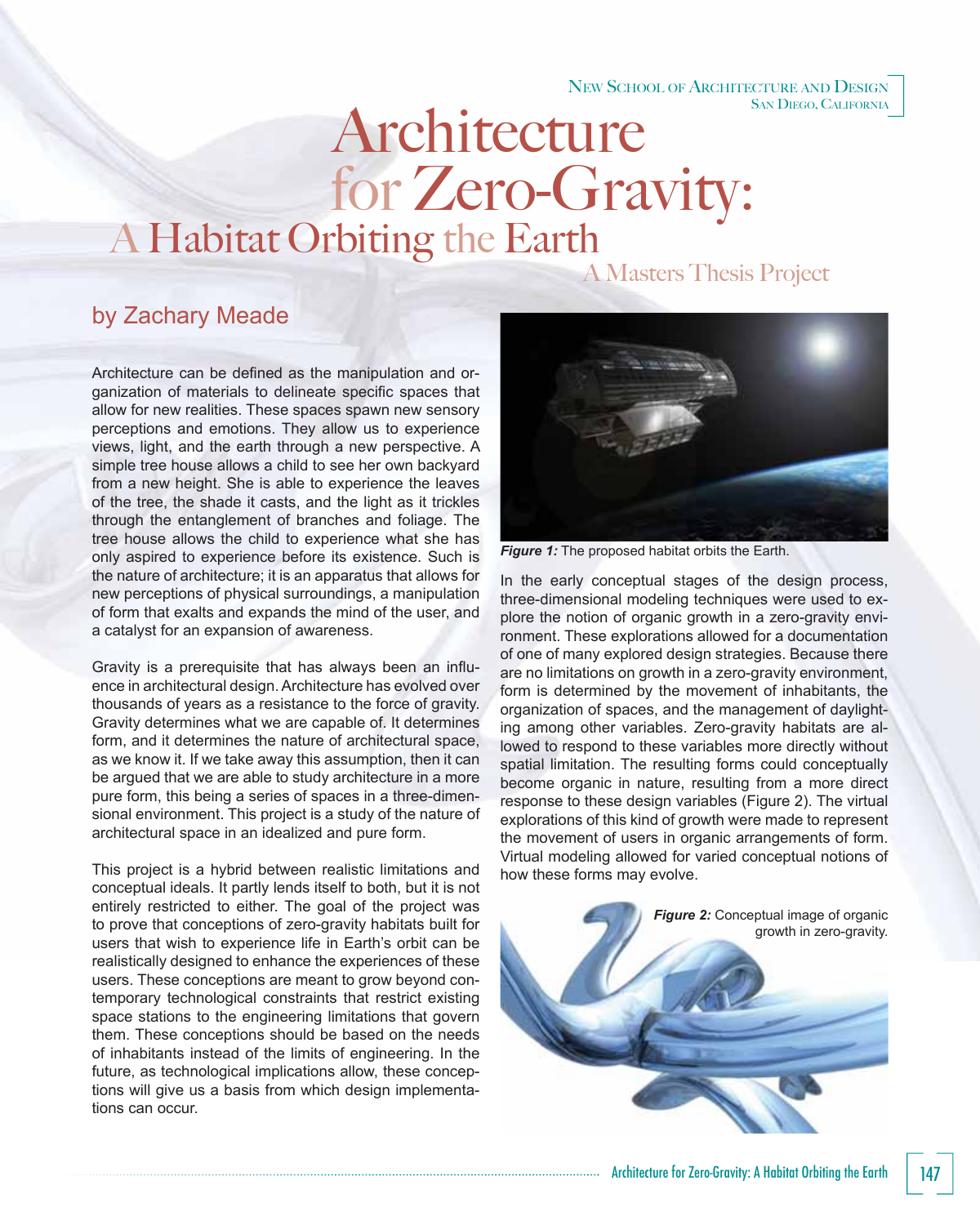

Following these explorations came the identification and mapping of movement the inhabitants of a conceptual zero-gravity environment. A simple program was developed both in a physical model and a computer generated three-dimensional model. The projectile movement of users was proposed and mapped throughout the environment in both models (Figure 3). Nodes of projection were identified and delineated with planes. These planes began to develop into a larger form, which became the basis for the final design (Figure 4). This three-dimensional mapping was essential for the development of this particular design strategy. Specific determinations of the implementation of projectile movement became apparent in the computer model and the advantages, and accordingly disadvantages, of this strategy were revealed. In the virtual realm, the paths of the users took life in all dimensions. They were able to grow out of two-dimensional sketches and take on actual form.



*Figure 4:* The explorations began to develop form.

The final design project (Figure 5) was completely developed in computer-generated three-dimensional space. The design consists of a 20-person habitat orbiting the Earth at a determined inclination with spaces for living, working, relaxing, and recreation. The habitat was developed in a virtual environment to help eliminate preconceived notions of a ground plane from which structure must grow. The three-dimensional model has no absolute "top" or "bottom". Instead, it simply has a side facing the Earth and one that faces away. The interior orientation of the users is not constant throughout the habitat. It skews and manipulates to best facilitate user utilization, proper adjacencies of spaces, and the shielding and filtering of light. Accordingly, a virtual three-dimensional model was needed to fully explore what the experiences of the users would be in specific spaces with varying local orientations.

The form of the habitat is directly related to the site variables discussed. Spaces are organized around two main circulation corridors. Particular arrangements of form allow for views to Earth or stars depending on the use of space. View corridors were established and subjected to a layering technique of spatial arrangement that filters light throughout the habitat from active to more private spaces. The result is a varied and complex arrangement of forms that directly relates to the comfort and well-being of the user. Virtual modeling techniques of extrusion were used to explore and refine the varied spaces throughout the habitat. They allowed for quick tests and studies of how the implementation of adjacencies affected user experience.

Of particular interest was the development of the residential nodes that rest along the Earth-facing side of the habitat. A form was developed for these nodes that allows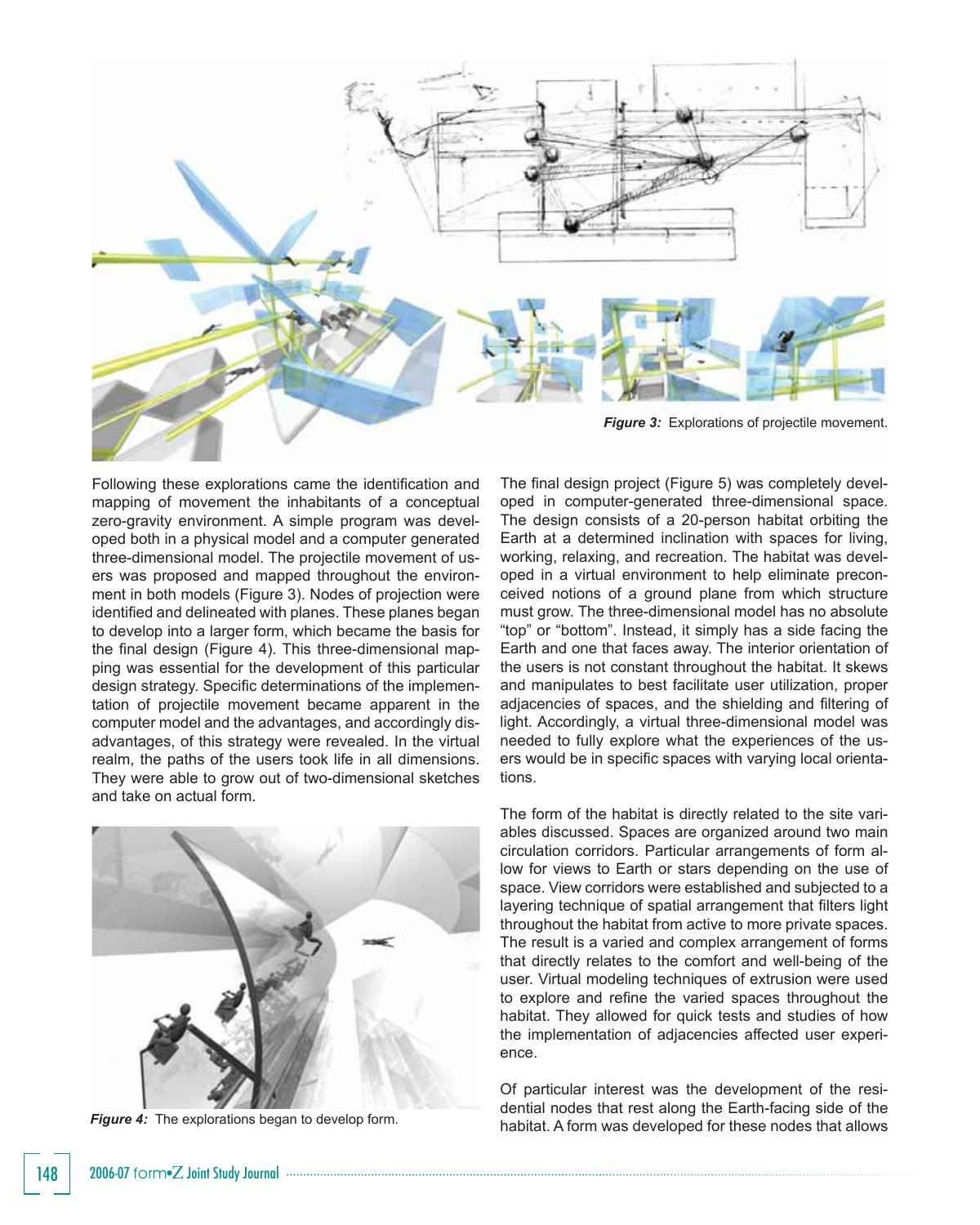

Figure 5: The final design of the habitat.

the users to determine individual orientation within the space. This form can be utilized in a minimum of three different orientations. Users are able to personalize these spaces and create individual environments that best suit their living habits. These forms were developed in the virtual realm and duplicated. By rotating different versions of the same form, multiple perceptions of orientation were explored.

In addition, three-dimensional modeling allowed for the exploration of the nature of interior space in the habitat. Several spaces were developed to the extent of imagined habitation. These renderings illustrate specific examples of the implemented design strategies and the design intent. Without interior exploration, the habitat appears simply to be an odd arrangement of forms without defined meaning. By developing interior spaces, meaning and explanation of form is clearly illustrated.

This project was realized to its full potential only because of the use of computer generated three-dimensional modeling. From conception to final design, techniques and strategies were explored using this medium that would otherwise have been either ignored or developed only to a limited

potential. These design strategies became an integral part of the design process. The nature of the project itself demanded a mastery of the relationship of form and the elimination of an absolute orientation. The virtual explorations allowed for the successful implementation of these.



Architecture for Zero-Gravity: A Habitat Orbiting the Earth 149